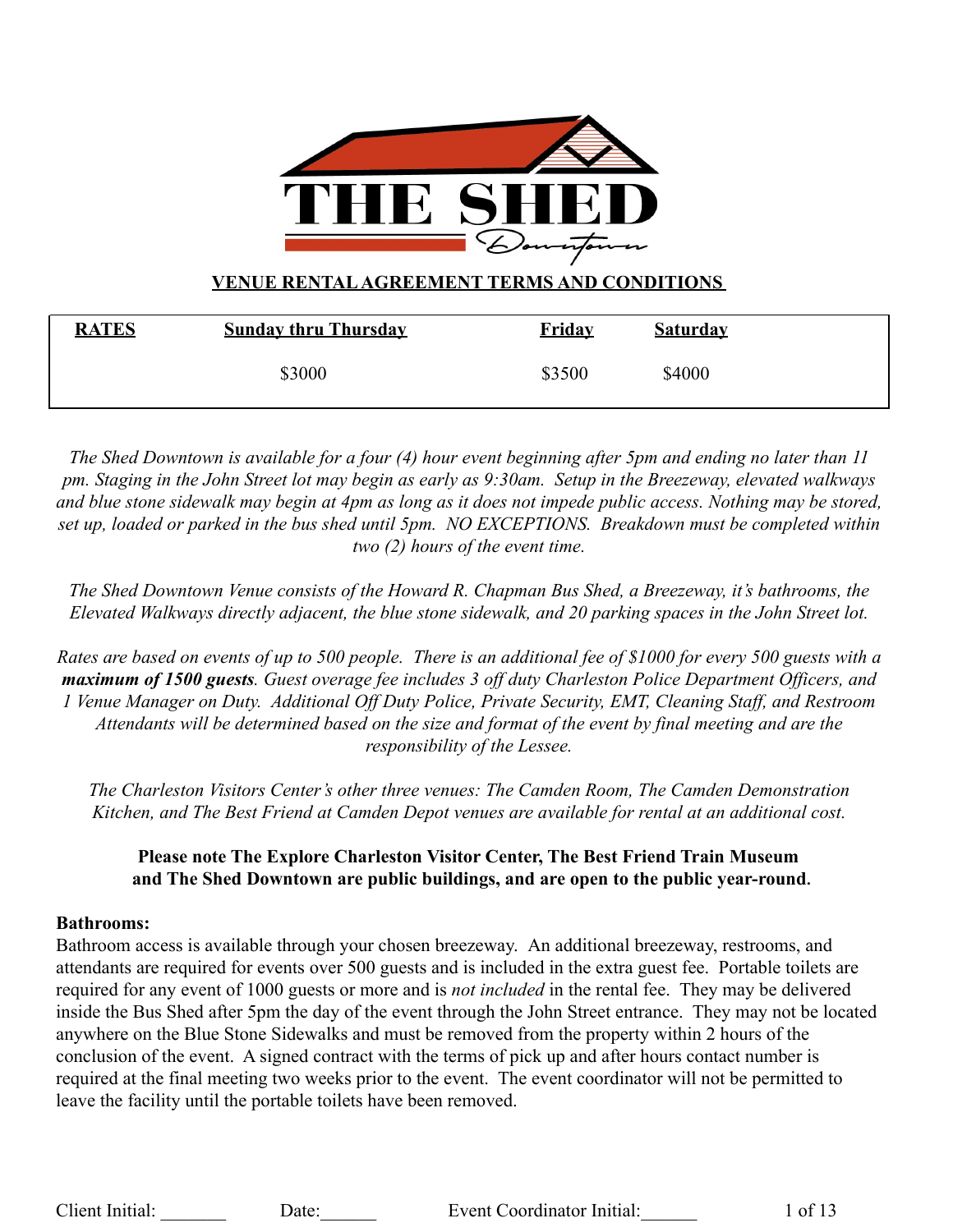#### **Beverage Service:**

While alcohol consumption is allowed at the facility, alcohol may not be served to minors or anyone appearing to be intoxicated. Charleston Area Convention and Visitor Bureau and the City of Charleston require that a professional bar service with the necessary licenses and liability insurance be hired for each event. Upon signing this agreement, the client agrees to indemnify and hold harmless the City of Charleston, the Charleston Area Convention & Visitors Bureau, the State of South Carolina and employees of each organization from any damages, costs or expenses, including reasonable attorney fees, which may arise as a result of consumption of alcoholic beverages by the client and any of the client's guests. Ticketed events and cash bars require an ABL-900 from the State of South Carolina and must be presented prior to the event.

#### *Early Load In Request:*

We consider requests for a day before load-in at the John Street lot contingent on the venues' availability and no more than 30 days prior to the event. If approved, a fee of \$500 will apply and be due at the final review meeting. Load-in may take place between the hours of 9:30am and 5pm and is not permitted when there is an event at any of the adjacent venues. If a Client wishes to secure the John Street lot for early load in prior to the 30 days, regular venue rental rates will apply.

#### *Emergency Medical Technicians:*

A Charleston County Emergency Medical Technician is required for events of 1000 or more or at the discretion of The Shed Downtown staff and *is not included* in your rental fee. A signed contract with an emergency medical technician is required at the final meeting two weeks prior to the event.

#### *Event Coordinator:*

To ensure proper use and care of the venue, we **require** that the client appoint a qualified Event Coordinator to oversee the event. The Event Coordinator will be responsible for maintaining the client's agenda, direct load-in, and serve as decision maker on behalf of the client in dealing with all vendors including the Shed Downtown staff during the event.

In order to appropriately manage the event the Event Coordinator may not be someone who is hosting the event, a current board member of the organization, member of the association, or in the wedding party or attending the wedding/event as a guest. The Event Coordinator must be a professional planner under contract with the lessee. We require that all of our clients hire an Event Coordinator and notify the venue of this contact within 60 days of booking. Failure to hire a planner will result in a forfeiture of the \$1000 security deposit.

At the final review meeting ("Final Review Meeting"), approximately two weeks prior to the event, the client and the event coordinator must correspond or meet with venue staff to review agendas and details, supply appropriate paperwork and establish a schedule for set-up, deliveries, and break down.

The Event Coordinator is required to stay for the duration of the event. At the conclusion of the event, the Shed Downtown venue staff and the event coordinator will conduct a final walk-through of the facility to assess any possible damages or excessive clean-up that may have occurred during the event. The security deposit will be handled as addressed in the deposit and security deposit section of this contract. Please note that the Event Coordinator may not leave until the final walk-thru has been completed or the client will not receive the returned security deposit.

Client Initial: Date: Date: Event Coordinator Initial: 2 of 13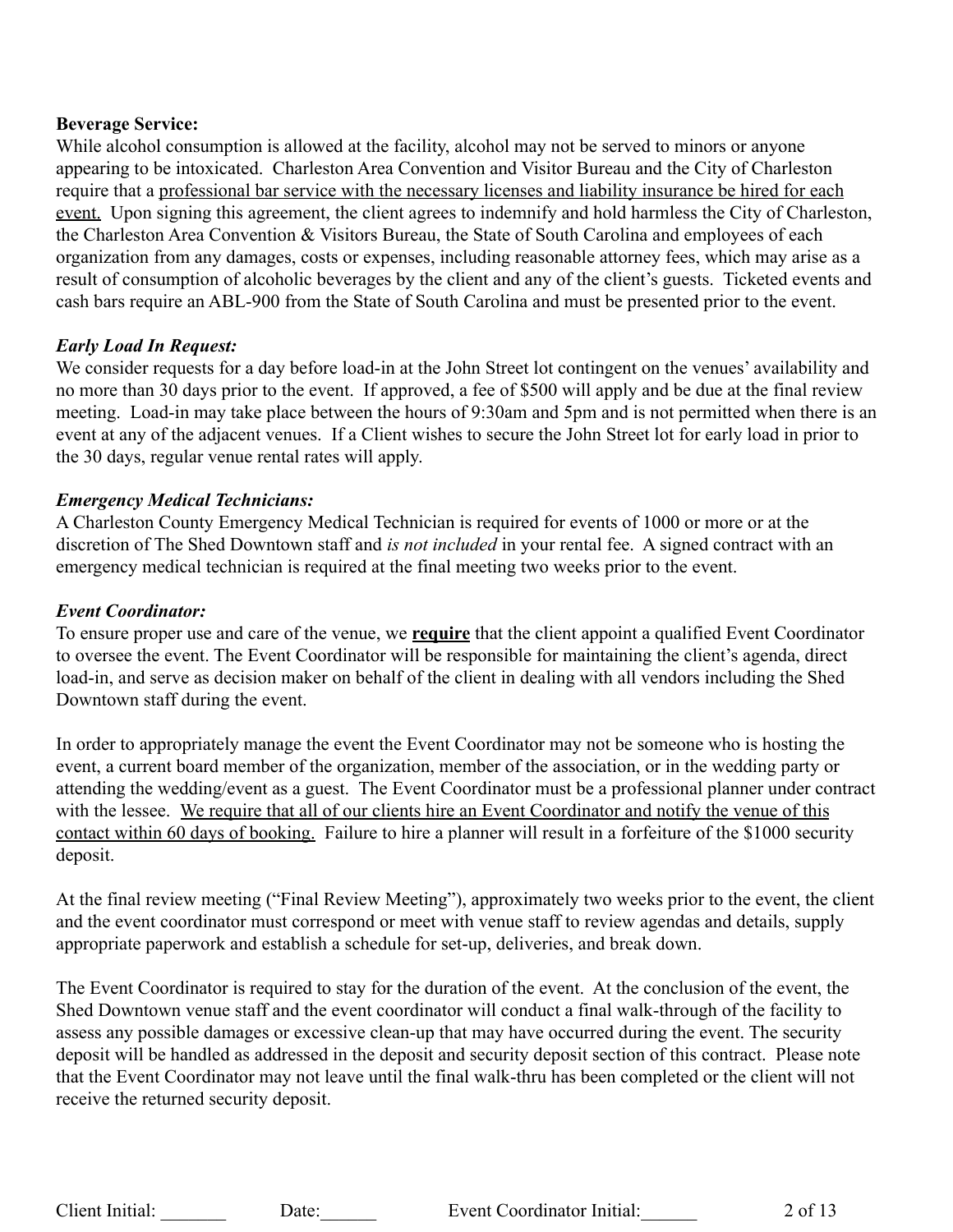#### *Furniture:*

There are no tables and chairs included with the rental of The Shed Downtown. The Event Coordinator or rental company is responsible for setup and breakdown of all tables and chairs at the venue. No equipment or rentals may be stored overnight. All rentals must be picked up within 2 hours of the conclusion of your event. All rentals awaiting pick-up must be broken down and stored in a designated location in the John Street Lot, NOT IN THE BUS SHED, any of the bluestone sidewalks or elevated walkways. Failure to do so will result in a forfeiture of the \$1000. security deposit.

#### *Hazardous Weather or Unforeseen Act of God:*

For the safety of all involved, should hazardous weather or an unforeseen act of god occur, the property owner/operator reserves the right to mandate taking shelter, stop alcoholic beverage dispensation, and require bands or musicians to switch to acoustic entertainment only, adjust volumes or terminate DJ's or recorded music until hazardous weather is deemed no longer a threat. Only in the event hazardous weather requires evacuation or a curfew is enacted in the geographical area that includes the Shed Downtown venue, the Shed Downtown staff will work with the Event Coordinator to determine a new date for the event at no cost to the Client.

#### *Assumption of Risk and Waiver of Liability Relating to Coronavirus/COVID-19:*

Client acknowledges and voluntarily agrees to assume all risks associated with COVID-19 and accepts sole responsibility for any injury to Client or any of Client's licensees, invitees, or agents, including, but not limited to, personal injury, disability and death, illness, damage, loss, claim, liability, or expense, of any kind, that Client, Client's licensees, invitees, and agents may experience or incur in connection with Client's rental of the Shed Downtown. Client agrees to release, covenant not to sue, discharge, and hold harmless the City of Charleston, the Charleston Area Convention & Visitors Bureau, the State of South Carolina and employees, agents, and representatives of each organization of and from any claims related to COVID-19, including all liabilities, claims, actions, damages, costs or expenses of any kind arising out of or relating thereto. Client further agrees to indemnify and hold harmless the City of Charleston, the Charleston Area Convention & Visitors Bureau, and the State of South Carolina and employees, agents, and representatives of each organization from any claim that may arise in anyway relating to COVID-19 and in connection with Client's rental of the Shed Downtown. Client understands and agrees that this release includes any claim based on the actions, omissions, or negligence of the City of Charleston, the Charleston Area Convention & Visitors Bureau, and the State of South Carolina and employees, agents, and representatives of each organization, whether a COVID-19 infection occurs before, during, or after Client's rental of the Shed Downtown.

Client further understands and agrees that the continued presence of the COVID-19 disease does not constitute an Unforeseen Act of God as referenced herein. If the City of Charleston, County of Charleston, State of South Carolina or United States Government enacts governmental action that effectively prohibits use of the Shed Downtown during Client's rental date, such as a mandatory stay-at-home order or prohibits groups of 10 or more persons ("Governmental Restrictions"), the Shed Downtown staff will work with the Event Coordinator to determine an alternate date for the event at no cost to the Client. If Governmental Restrictions are enacted and an alternate date is not feasible for Client's event upon the determination of Client or the Shed Downtown staff, Client shall be entitled to a refund of amounts paid to CACVB in connection with Client's rental of the Shed Downtown.

Client Initial: Date: Date: Event Coordinator Initial: 3 of 13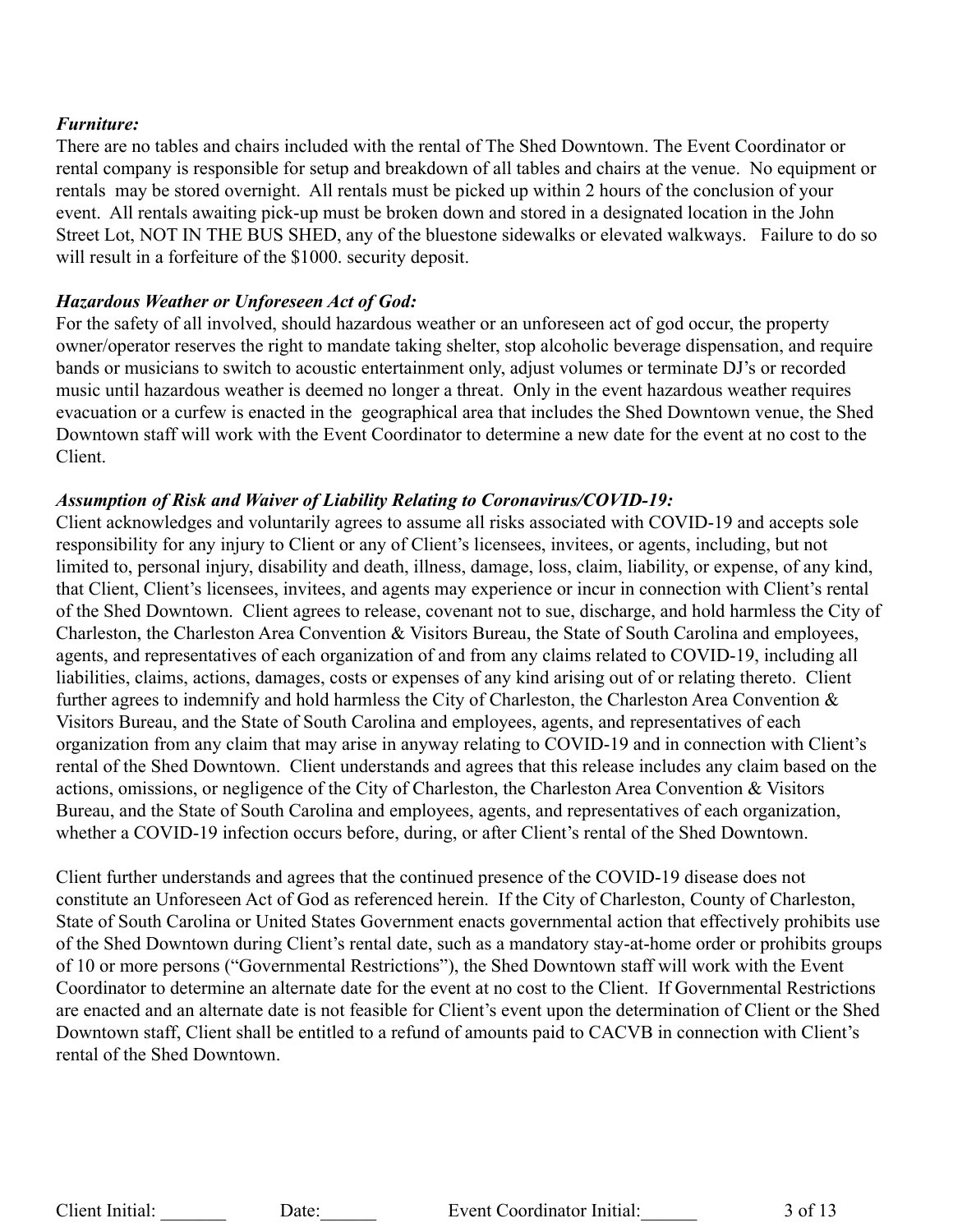## *Music:*

While we allow bands, DJs and other types of musical entertainment in the venue, all music must end at 11:00pm. Acceptable noise level is at the discretion of the Venue Manager and must not exceed **65 decibels** at the nearest property line. Failure to comply will result in discontinuation of music. Any stage must not block the bus shed exit and stage dimensions cannot exceed 20'x30'.

## *Parking & Vendor Loading:*

The vendor loading area is in the John Street lot - all deliveries are to be brought in at this location. It is the responsibility of the client and their Event Coordinator to facilitate proper load in/load out of this area during the entirety of the event. There are twenty (20) parking spaces available to use as you see fit. These spaces should be designated and monitored by your event coordinator. The lot must be cleaned and returned to its original condition at the conclusion of the event.

Parking for guests and additional vendors is available in the adjacent parking garages located on Mary Street, and John Street as well as the Visitor Center Parking lot on Meeting street. In addition to the surface lot at 375 Meeting Street parking is available for attendees and vendors at two adjacent locations, the parking garage at 63 Mary Street is directly across Ann Street from the venue. Additional parking is available at 35 John Street at the Camden Garage. Regular rates apply, parking is not provided nor included in your Rental Agreement.

Load-in is permitted in the Bus Shed beginning after 5pm. ALL vehicles must be parked in another location upon conclusion of Load-In. No exceptions. Any vehicles left parked will be subject to ticket and/or tow.

## *Power/Water:*

The Event Coordinator must work with all vendors (music, lighting, rentals, catering, etc.) to determine overall power and water needs *ahead of time* and make arrangements for a generator(s) if necessary. Please refer to the Venue Diagram for available water locations, power available and outlet locations throughout the venue.

## *Private Event Security / Additional Staff:*

Private Event Security, and adequate additional staffing is required for ticketed events, some public events serving alcohol and at the discretion of the The Shed Downtown staff and is *not included* in your rental fee. Events with private security must designate a minimum of two staff at each major entrance to check ID's, perform bag- check and wrist band attendees. In addition, private security is required at each entry/exit point. A signed contract with a private security company is required at the final meeting two weeks prior to the event. The Shed Downtown staff will work with you to determine the right amount of adequate staffing to ensure a safe and well run event.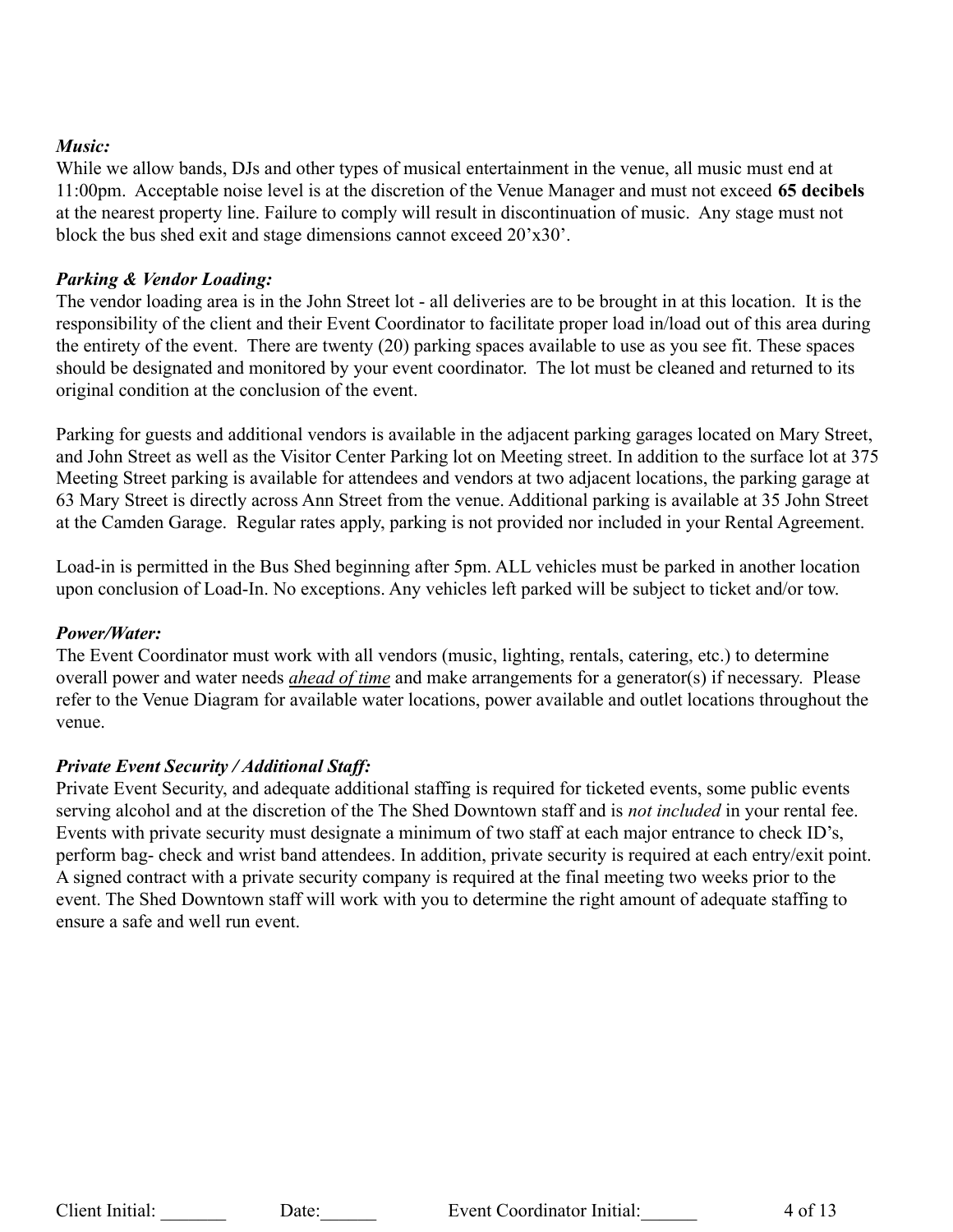## *Rental Deposit and Security Deposit:*

A 50% rental deposit will be due upon your returning this signed and initialled rental agreement. The 50% rental deposit will secure your date and is *non-refundable and non-transferable* for any reason.

The 50% balance of the rental fee is due no later than four (4) weeks prior to the event.

An additional \$1000. security deposit shall be paid by Client by separate check and shall be due at the Final Review Meeting or two (2) weeks prior to the event, whichever is earlier. It will be returned to the Event Coordinator the next business week. The Manager on Duty and event coordinator will perform a final walk through to determine if there is any excessive clean-up or damage to the property as a result of your event and, if necessary, the security deposit will be applied towards any needed repairs. This does not include any damage to the Fentex Screens in the bus shed.

## *Venue Manager & Off Duty City of Charleston Police:*

A Venue Manager and up to (3) three Off Duty City of Charleston Police Officer(s) will be assigned to your group and are included in your rental fee. The number of officers and event managers is determined on the final guest count and is at the discretion of The Shed Downtown staff. The Venue Manager(s) is responsible for unlocking/locking the facility and maintaining the facility and it's grounds during the setup process and throughout the event. They will work closely with the event planner to ensure proper use of the facility and offer guidance when necessary.

## *Rentals:*

All rentals may be delivered to the John Street Lot beginning at 9:30am. Rentals must be removed within two hours of the event conclusion. No rentals may be stored or left overnight except the following: Any scissor lifts, boom lifts, generators may be left overnight in designated areas but must be picked up by the rental company by 9am the following morning. The security deposit will not be returned until such equipment has been removed. The security deposit will be deducted \$100.00 per day until the equipment is removed.

## *Trash Removal & Recycling*

All Recyclables must be put in appropriate bins, All cardboard boxes must be broken down. anything that cannot fit in the bins or recycling dumpster onsite must be removed by the Lessee upon conclusion of the event.

There are two dumpsters for event use in the John Street Lot. It is the responsibility of the client and vendors to dispose of all trash, decor, etc. at the conclusion of the event. ALL VENDORS must check out with the Venue Manager on Duty to have their work and prep sites inspected before leaving the facility. Oyster shells must be recycled and either removed the night of the event or arrangements must be made with The South Carolina Department of Natural Resources SCORE for pick-up the following morning.

## *Vendors:*

It is required that all pre-approved event coordinators, caterers and bar services, musicians/performers, production/staging companies provide the appropriate license and insurance documentation and sign our vendor agreements prior to the final review. Unless prior approval is obtained, we ask that our clients use only local vendors for: event coordinator, catering and bar service.

All vendors and service contractors are responsible for the clean-up and removal of their equipment, food, bar supplies and garbage within two (2) hours of the event conclusion.

Client Initial: Date: Date: Event Coordinator Initial: 5 of 13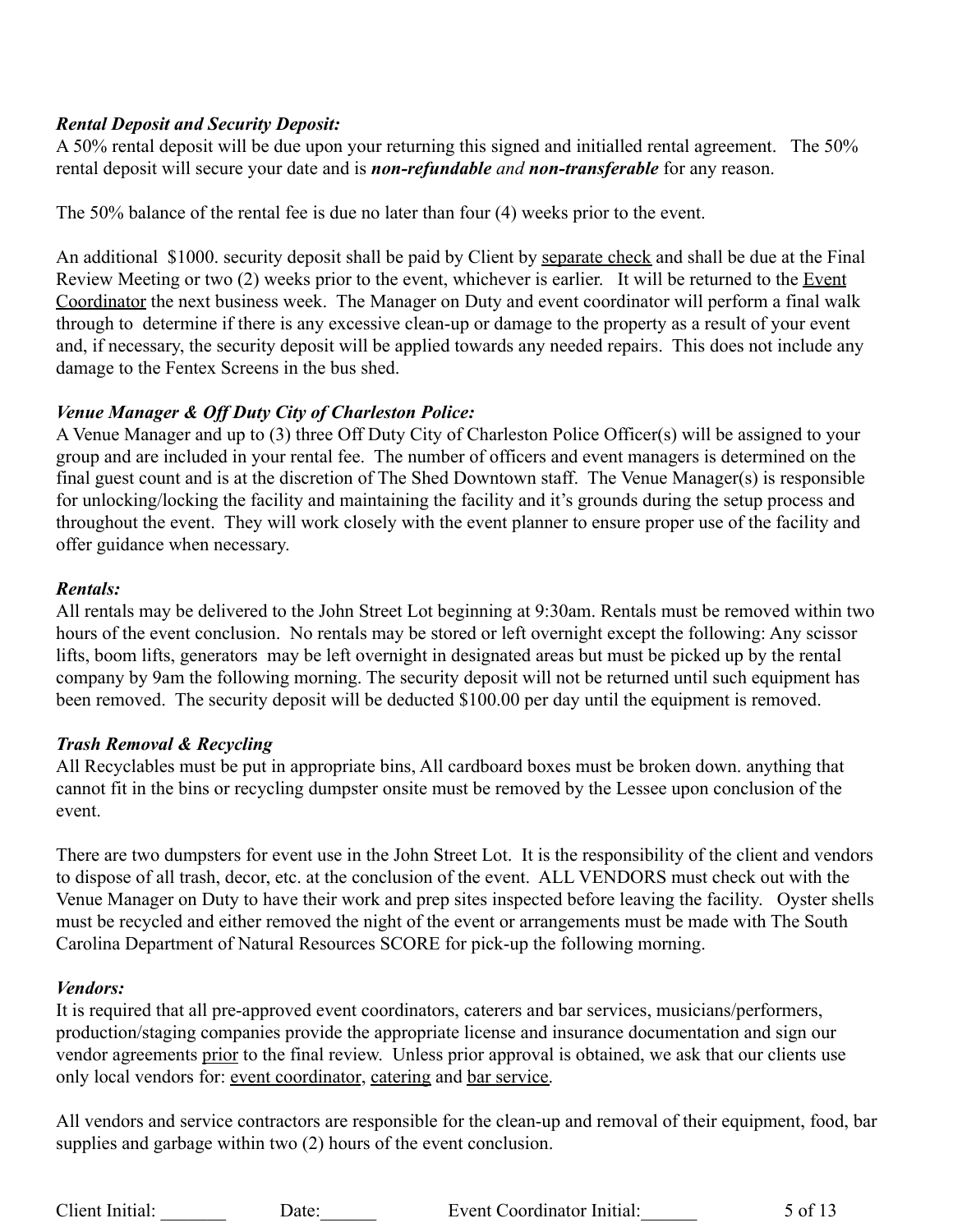# Final Review Meeting

## *No Later than Two (2) Weeks Prior to Event*

## **Attendees**: Client, Event Coordinator, Venue Staff

- Event Coordinator to provide agenda, vendor list, parking lot attendants, timeline, floor plan diagram and Plan B (rain plan) for event. An ABL-900, signed security company contract, portable toilet contract and proof of EMT staff may be required and will be specified at the signing of the rental agreement.
- All Catering, musician/performer, and production forms are due.
- Establish a schedule for vendor set-up, deliveries and pick-ups. This includes caterer, bar service, rentals, florist, baker, photographer, entertainment, etc. Determine which vendors/attendees will be parked in the John Street Lot during the event (all other vendors staying for the event must park in the Camden Garage on John Street and Visitor Center Parking Garage on Mary Street, regular rates apply.) Parking on the grass or curb in the John Street lot is not permitted.
- \$1000. Security Deposit due. This is a separate check from the balance and will be returned to the Event Coordinator the following business week following the final walk-thru at the end of the event. The Bus Shed Manager on Duty will determine if there is any excessive clean-up or damage done to the property as a result of your event and, if necessary, the security deposit will be applied towards any needed repairs.
- We consider requests for a day before load-in at the John Street lot contingent on the venues' availability and no more than 30 days prior to the event. The early load in fee of (\$500) is due prior to the final meeting. Load-in may take place between the hours of 9am and 5pm and is not permitted when there is an event at any of the adjacent venues. If a client wishes to secure the John Street lot for early load in prior to the 30 days, regular venue rental rates will apply.

Client Initial: Date: Date: Event Coordinator Initial: 6 of 13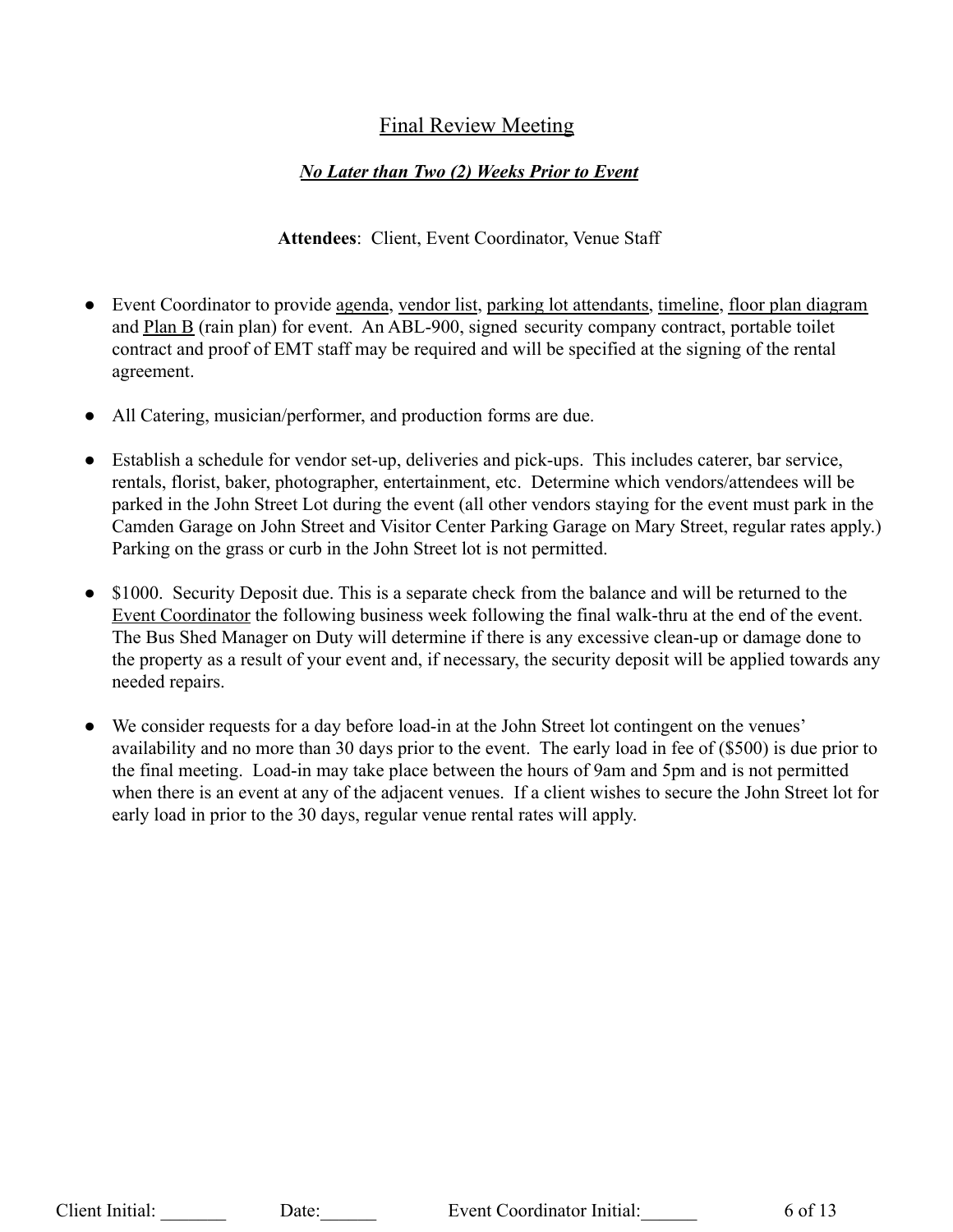# Client / Event Coordinator Information

- Ticketed events and cash bars require an ABL-900 from the State of South Carolina and must be presented prior to the event.
- Smoking is only permitted in The Howard R. Chapman Bus Shed in designated areas.
- It is up to the Event Coordinator to determine *power needs ahead of time* and make arrangements for all extension cords and for a generator(s) if necessary.
- Sparklers, fireworks or wishing lanterns may not be used on the property.
- *● All wedding send off-items must be environmentally friendly and pre-approved by The Shed Downtown staff. All items must be swept at the conclusion of the wedding.*
- While food trucks are permitted, please inquire for further details. Food Trucks are not permitted to park or cook in the Bus Shed.
- litter is not permitted in the venue.
- Tape, Nails and staples are not allowed when placing decorations please use zip ties or floral/fishing wire. All Banners and Signage as well as fasteners must be removed at the conclusion of the event.
- Event Coordinator is responsible for providing their own ladders, supplies and set up equipment.
- No signage or fixtures in The Bus Shed, the Elevated Walkways, or on the Charleston Visitor Center may be altered or removed in any way.
- Caterers must provide their own trash bags to be used during the event. There are three (3) fixed cans and 4 cans on rollers available for your use. *All trash must be removed from the venue and taken with the caterer/client (there are two dumpsters located in the John Street Lot.)* All Recyclables must be put in appropriate bins, anything that cannot fit in the bins or recycling dumpster onsite must be removed by the Lessee upon conclusion of the event.
- All clean-up, breakdown and rental pick-up must be completed within two (2) hours of the conclusion of the event.
- Any décor/personal/rental items left at the venue must be taken by the Event Coordinator at the end of the evening – no items may be left at the venue overnight.
- It is the responsibility of the client to provide a parking attendant to facilitate the load in/load out of the John Street Lot during the entirety of the event.
- The lot must be cleaned and returned to its original pre-lease condition at the event conclusion.
- The Event Coordinator is required to coordinate set up, full day-of vendor management, timeline and break-down of the event. The Coordinator must stay until the conclusion of the event to survey the venue and grounds for damages and proper clean-up/break-down before leaving the property. Please note, if the event planner fails to check-out with the Shed Downtown staff, the client will not receive the returned security deposit.

 $\mathcal{L}_\text{max} = \frac{1}{2} \sum_{i=1}^n \mathcal{L}_\text{max}(\mathbf{z}_i - \mathbf{z}_i)$ 

 $\mathcal{L}_\text{max} = \frac{1}{2} \sum_{i=1}^n \mathcal{L}_\text{max}(\mathbf{z}_i - \mathbf{z}_i)$ 

Event Coordinator Signature Date

Client Name Date of Event

| Client Initial: |  | Da |
|-----------------|--|----|
|-----------------|--|----|

te: Event Coordinator Initial: 7 of 13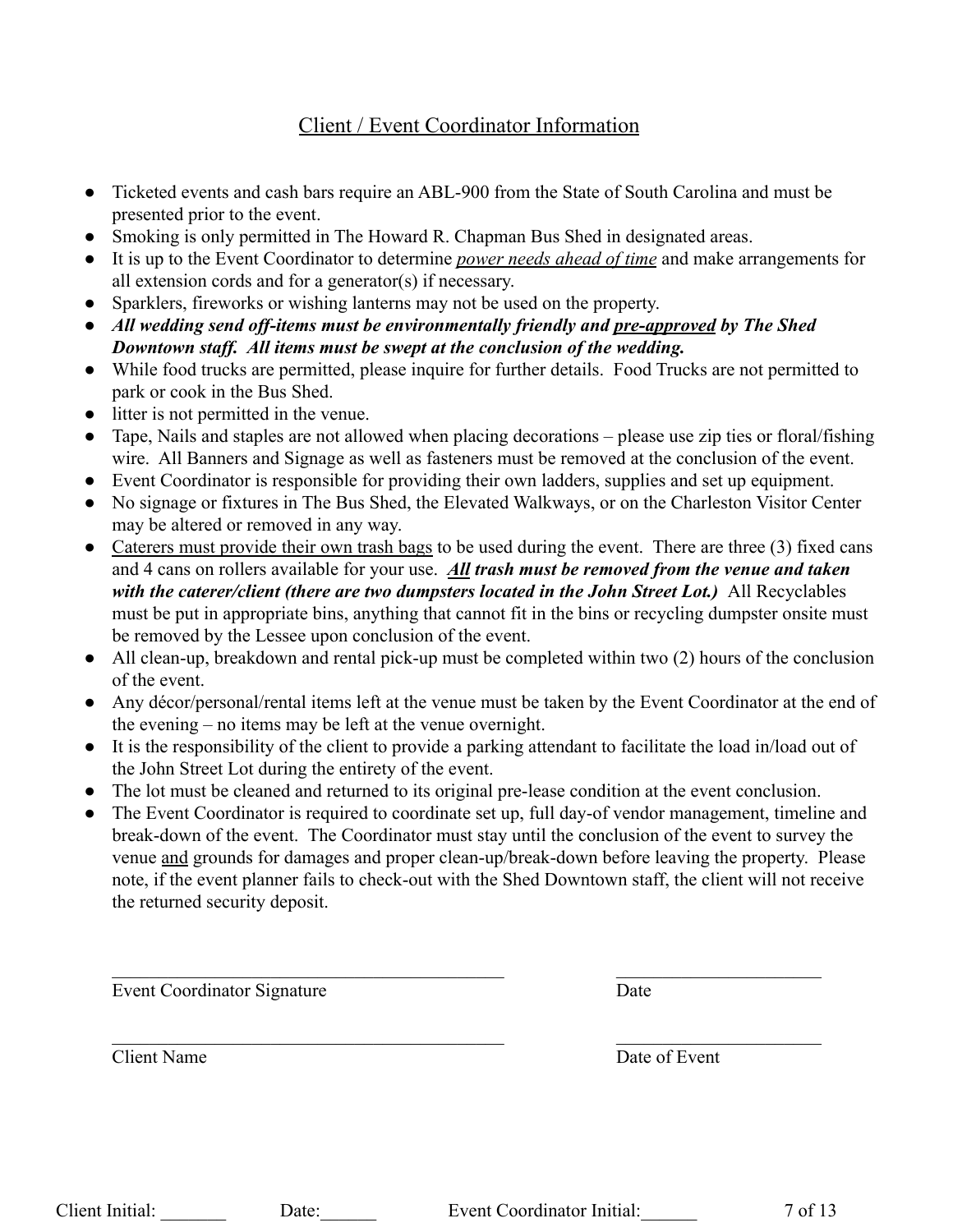# Client / Caterer / Bar Information

- All caterers and bar service must provide a business license and insurance information to the Shed Downton, and be pre-approved in order to work at the venue.
- **●** The catering set-up, designated outdoor cooking area and vendor loading area is located in The John Street parking lot directly behind The Howard R. Chapman Bus Shed. This area consists of six (6) parking spaces – if this area is not needed for cooking, these spaces may be assigned by the Event Coordinator for vendor parking.
- **●** By order of the City of Charleston Fire Marshal, cooking is not permitted under the Bus Shed, on the Bluestone Sidewalks Elevated Walkways or in the Breezeways.
- **●** All Outdoor Cooking in the John Street is not permitted within 10' of the brick wall divider of the Bus Shed.
- Bar Service must end ½ hour before the event end time. *No exceptions*.
- Bus shed load-in may begin at 5pm. The parking and vendor loading area is in the John Street lot all deliveries are to be brought in at this location.
- Caterers & Bar service must provide protective mats to place under all active food stations and bars. If using deep fryers they must be placed with protective mats in the cooking area in the John Street lot.
- Caterers must provide their own trash bags to be used during the event. There are three (3) fixed cans and 4 cans on rollers available for your use. *All trash must be removed from the venue and taken with the caterer/client (there are two dumpsters located in the John Street Lot.)* All Recyclables must be put in appropriate bins, anything that cannot fit in the bins or recycling dumpster onsite must be removed by the Lessee upon conclusion of the event.
- Tape, Nails and staples are not allowed when placing decorations please use zip ties or floral/fishing wire. All fasteners must be removed at the conclusion of the event.
- All rentals, plates and glassware are to be properly broken down and stored for pick-up within two hours of event conclusion in the John Street lot. No items may be left in The Howard R. Chapman Bus Shed, Breezeways, Elevated Walkways, or Blue Stone Sidewalks.
- All catering and bar service representatives are required to survey the venue and grounds for proper clean-up before leaving the property. **Please note, if the catering representative fails to check-out with Bus Shed staff, the client will not receive the returned security deposit.**

 $\mathcal{L}_\text{max} = \frac{1}{2} \sum_{i=1}^n \mathcal{L}_\text{max}(\mathbf{z}_i - \mathbf{z}_i)$ Caterer Signature Catering Company Date

 $\mathcal{L}_\text{max} = \frac{1}{2} \sum_{i=1}^n \mathcal{L}_\text{max}(\mathbf{z}_i - \mathbf{z}_i)$ 

Client Name Date of Event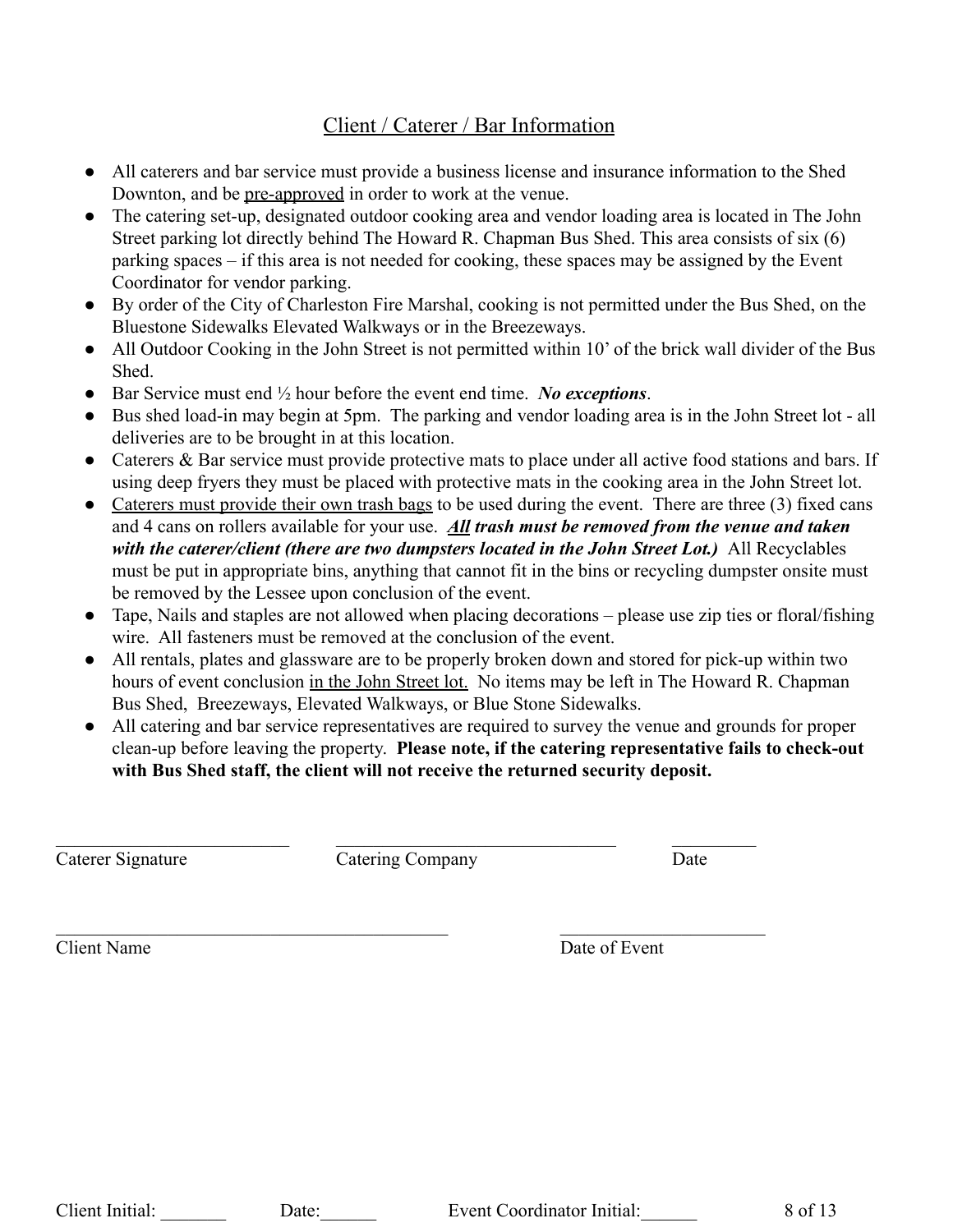# Musicians and Performers Information

- Bus Shed load-in may begin at 5pm the day of the event. The parking and vendor load-in area is in the John Street lot - all deliveries are to be brought in at this location. Your event coordinator is responsible for creating and directing a load in schedule.
- Early load-in/install requires pre-approval and must be arranged by the event coordinator no less than 30 days prior to the event. The event coordinator must be present at and direct early load-in. No equipment may impede the normal daily operations of The Charleston Visitor Center, or The Howard R. Chapman Bus Shed.
- No vehicles may be parked inside the shed during the event and are required to follow all traffic laws during load in and load out. They may not block any accessibility ramp, exit, or sidewalk during load-in nor during the event. Parking on John or Ann Street requires permission from The City of Charleston Department of Traffic and Transportation.
- The Event Coordinator must work with all vendors to determine overall power needs *ahead of time* and make additional arrangements if necessary. All power requirements and scheduled connections must be arranged no less than two weeks prior to the event. Please refer to the venue diagram for available power and outlet locations. *Power is only available at these locations* and the power located on the trusses *is not available* for your use. It is the responsibility of the musician/performer to supply their own extension cords to access power.
- Stages can be no larger than 20'x30' and are only allowed in the two locations indicated on the venue diagram.
- Any rigging to the trusses must include a plan that is approved by The Shed Downtown staff no less than two weeks prior to the event. Nothing may be attached to the conduit or tied around the tracks that operate the retractable screens within the building. Nothing may be nailed, screwed, or installed in the beams of the building.
- While we allow bands, DJs and all other types of musical entertainment at the venue all music must end at 11:00pm - no exceptions. The decibel limit must not exceed **65 decibels** at the nearest property line and is at the discretion of the Shed Downtown staff. Failure to comply will result in discontinuation of music.
- None of the signage or fixtures in The Bus Shed, the Elevated Walkways, or the Charleston Visitor Center may be altered or removed in any way. All banners and signage may only be installed using the existing tie downs and must not interfere with the operation of the retractable screens.
- Pyrotechnics of any kind, including open flame, fireworks, and sparklers are prohibited in this facility.
- A representative of the group is required to survey the venue for proper clean up and must check out with The Shed Downtown staff before leaving. **Please note - if the representative fails to properly check out the client will not receive the returned security deposit.**

| <b>Client Name</b> | Date of Event |
|--------------------|---------------|
|                    |               |

Client Initial: Date: Date: Event Coordinator Initial: 9 of 13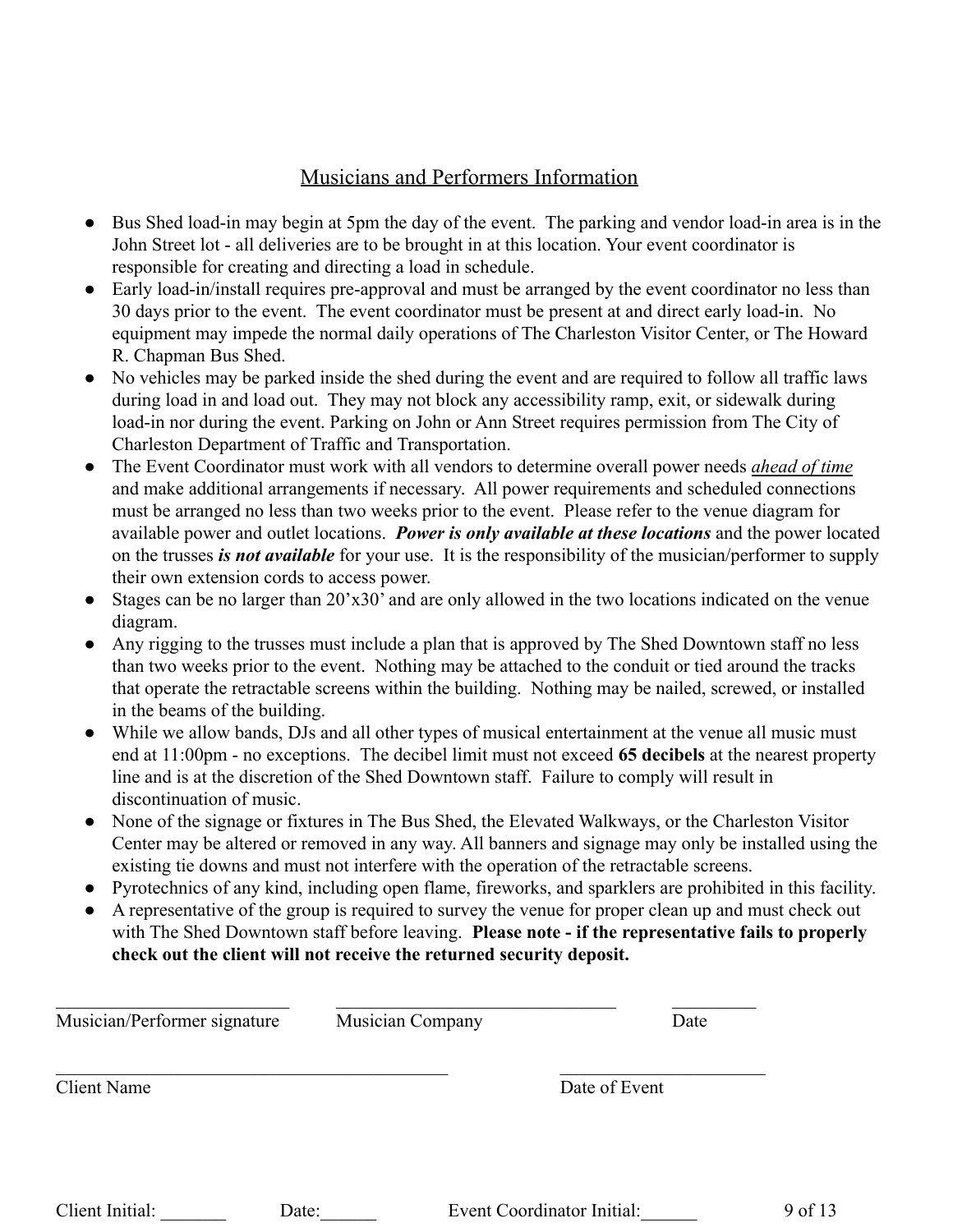# Production and Staging Information

- Bus shed load-in may begin at 5pm the day of the event. The parking and vendor load-in area is in the John Street lot - all deliveries are to be brought in at this location. The Event Coordinator is responsible for creating and directing a load in schedule.
- Early load-in/install requires pre-approval and must be arranged by the event coordinator no less than 30 days prior to the event. The event coordinator must be present at and direct early load-in. No equipment may impede the normal daily operations of The Charleston Visitor Center, or The Howard R. Chapman Bus Shed.
- No vehicles may be parked inside the shed during the event and are required to follow all traffic laws during load in and load out. They may not block any accessibility ramp, exit, or sidewalk during load-in nor during the event. Vendors may not park on John or Ann Street without prior permission from The City of Charleston Department of Traffic and Transportation and must obtain a permitted meter bag.
- The Event Coordinator must work with all vendors to determine overall power needs *ahead of time* and make additional arrangements if necessary. All power requirements and scheduled connections must be arranged no less than two weeks prior to the event. Please refer to the venue diagram for available power and outlet locations. *Power is only available at these locations* and the power located on the trusses *is not available* for your use. It is the responsibility of the production/staging company to supply their own extension cords to access power.
- Stages can be no larger than 20'x30' and are only allowed in the two locations indicated on the venue diagram.
- Any rigging to the trusses must include a plan that is approved by the Shed Downtown staff no less than two weeks prior to the event. Nothing may be attached to the conduit or tied around the tracks that operate the retractable screens within the building. Nothing may be nailed, screwed, or installed in the beams of the building.
- While we allow bands, DJs and all other types of musical entertainment at the venue all music must end at 11:00pm - no exceptions. The decibel limit must not exceed **65 decibels** at the nearest property line and is at the discretion of the Shed Downtown staff. Failure to comply will result in discontinuation of power.
- None of the signage or fixtures in The Bus Shed, the Elevated Walkways, or the Charleston Visitor Center may be altered or removed in any way. All banners and signage may only be installed using the existing tie downs and must not interfere with the operation of the retractable screens.
- Pyrotechnics of any kind, including open flame, fireworks, and sparklers are prohibited in this facility.
- A representative of the group is required to survey the venue for proper clean up and must check out with The Shed Downtown staff before leaving. **Please note - if the representative fails to properly check out the client will not receive the returned security deposit.**

| Production/Staging Representative Company | Date          |
|-------------------------------------------|---------------|
| <b>Client Name</b>                        | Date of Event |
|                                           |               |
|                                           |               |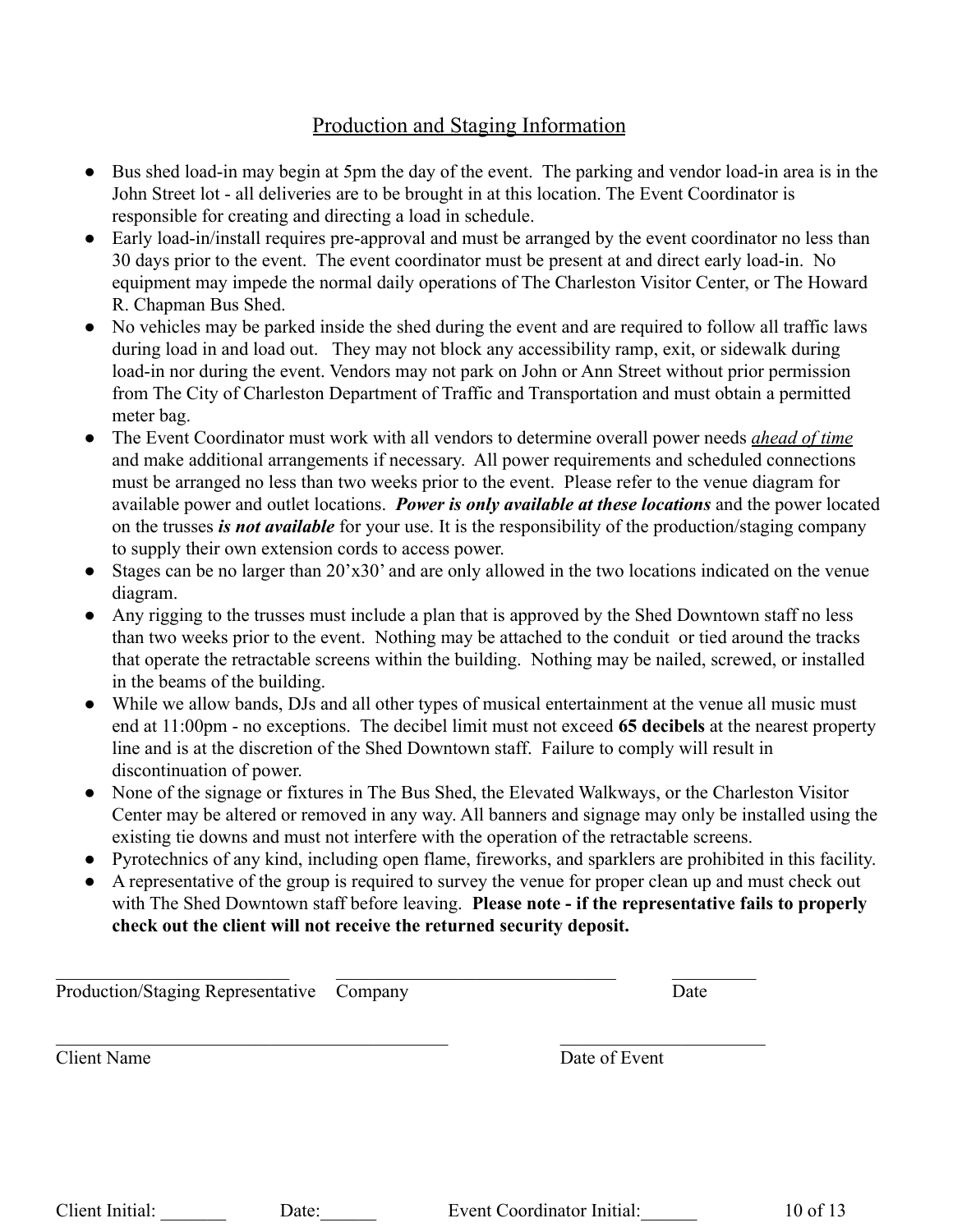

No part of this Rental Agreement ("Agreement") or Terms and Conditions may be altered without written agreement by both Client and Charleston Area Convention & Visitors Bureau on behalf of the Shed Downtown, nor may it be transferred or sublet by the Client. Full payment must be received no later than four (4) weeks prior to the scheduled event. Failure to submit full payment will result in cancellation. If available, Client's event date will be reserved upon receipt of this fully executed Agreement and Terms and Conditions and receipt of the non-refundable 50% deposit.

|                                           |               | Renter's Name:                                                                                                       |
|-------------------------------------------|---------------|----------------------------------------------------------------------------------------------------------------------|
|                                           |               |                                                                                                                      |
|                                           |               | City, State & Zip: $\overline{\phantom{a}}$                                                                          |
|                                           |               |                                                                                                                      |
|                                           |               |                                                                                                                      |
|                                           |               | Rental <u>day</u> & <u>date</u> :                                                                                    |
|                                           |               | Type of event:                                                                                                       |
|                                           |               | Number of guests:                                                                                                    |
|                                           |               |                                                                                                                      |
|                                           |               |                                                                                                                      |
| How did you hear about The Shed Downtown? |               | <u> 1980 - Johann John Stone, market fan it ferstjer fan it ferstjer fan it ferstjer fan it ferstjer fan it fers</u> |
| Rental Fee:                               | s             | PAYMENT INFORMATION                                                                                                  |
| Over 500 guests Fee:                      |               | (\$1000 per every 500 guests over 500-maximum 1500)*                                                                 |
| <b>Total Fee:</b>                         | $\frac{1}{2}$ |                                                                                                                      |
| 50% Deposit of Total Fee:                 | s             | (Due with signed contract)                                                                                           |
| Security Deposit:                         |               | (Separate check due 2 weeks prior to event)                                                                          |
|                                           |               |                                                                                                                      |
|                                           |               |                                                                                                                      |

Client Initial: Date: Date: Event Coordinator Initial: 11 of 13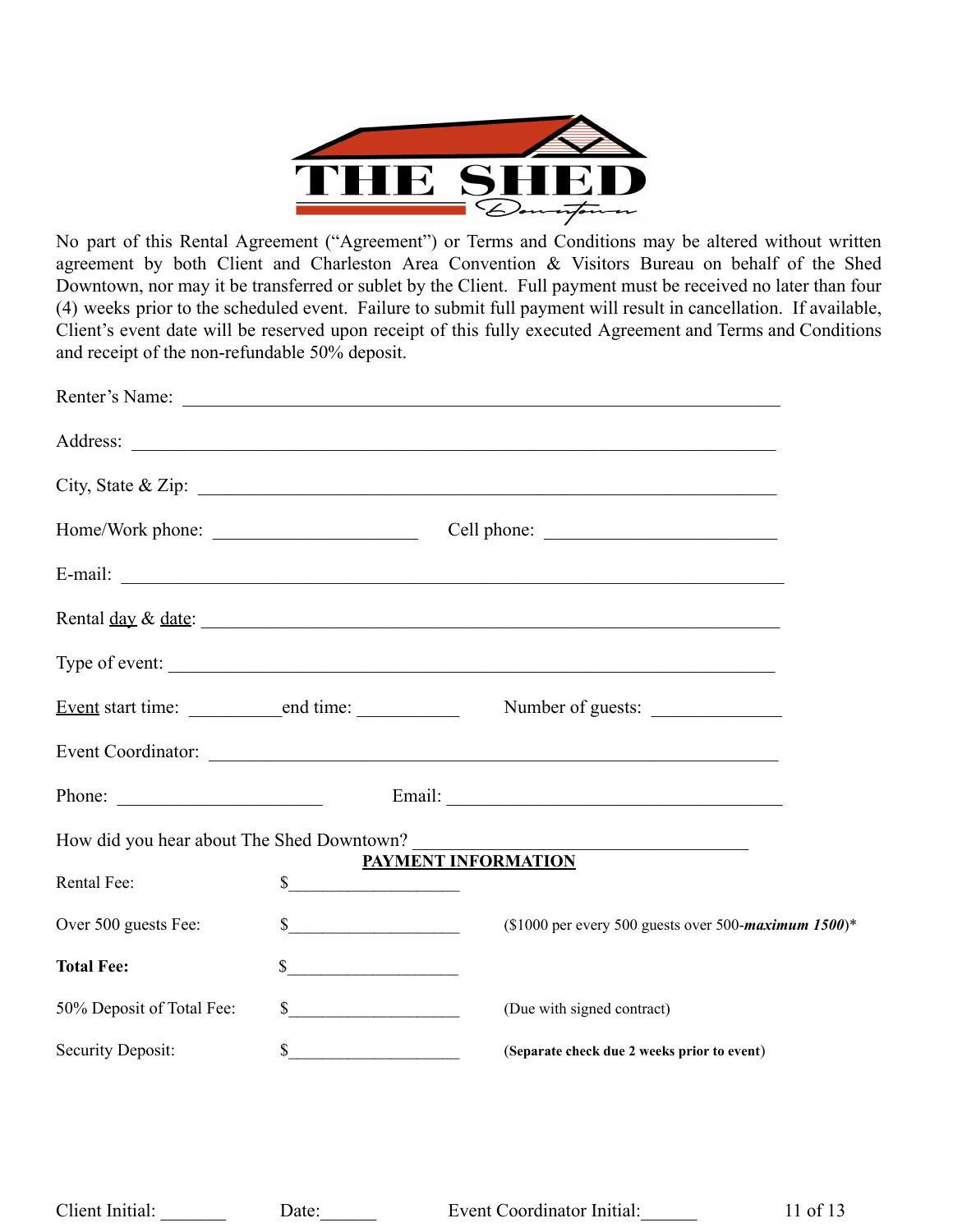

The individual, agent or entity signing this Agreement, and on behalf of all Client's invitees and licensees, Client's Event Coordinator, and any of Client's agents for services connected with Client's rental of the the Shed Downtown, shall hold the State of South Carolina, the City of Charleston and the Charleston Area Convention & Visitors Bureau, including all employees, officers, directors, attorneys, agents, affiliates, and assigns, individually and jointly and severally harmless for any loss, damage or injury to person or property arising out of the use, occupancy or possession of the Shed Downtown or any matter addressed in the Rental Agreement and Terms and Condition herein.

I, the end and understand is the end of the set of the end and understand in the end and understand this Agreement and foregoing Terms and Conditions and I agree to the terms and conditions this  $\frac{day \text{ of } (x,y) \text{ of } (x,y) \text{ of } (x,y) \text{ of } (x,y) \text{ of } (x,y) \text{ of } (x,y) \text{ of } (x,y) \text{ of } (x,y) \text{ of } (x,y) \text{ of } (x,y) \text{ of } (x,y) \text{ of } (x,y) \text{ of } (x,y) \text{ of } (x,y) \text{ of } (x,y) \text{ of } (x,y) \text{ of } (x,y) \text{ of } (x,y) \text{ of } (x,y) \text{ of } (x,y) \text{ of } (x,y) \text{ of } (x,y) \text{ of } (x,y) \text{ of } (x,y)$ 

*General Provisions:* This Agreement and Terms and Conditions, including any documents incorporated herein by reference, embodies the entire agreement of the parties and supersedes all prior negotiations, agreements and understandings relating to the subject matter hereof. The terms, conditions, obligations, and interpretations of this Agreement shall be governed by the law of the State of South Carolina. Each provision of this Agreement shall be interpreted in a manner as to be effective and valid under applicable law. If, however, any provision of this Agreement, or portion thereof, is prohibited by law or found invalid under any law, only such provision or portion thereof shall be ineffective, without in any manner invalidating or affecting the remaining provisions of this Agreement or valid portions of such provision. This Agreement may be executed in multiple parts, with the combination of such copies or parts having the same force and effect as if all parties executed the same copy. Additionally, this Agreement may be executed via facsimile or pdf, with such signatures having the same force and effect as if they were original signatures. Original signatures are not necessary for the full execution of this Agreement.

Client Signature:

The Shed Downtown Representative: \_\_\_\_\_\_\_\_\_\_\_\_\_\_\_\_\_\_\_\_\_\_\_\_\_\_\_\_\_\_\_\_\_\_\_\_\_\_\_\_\_\_\_\_\_